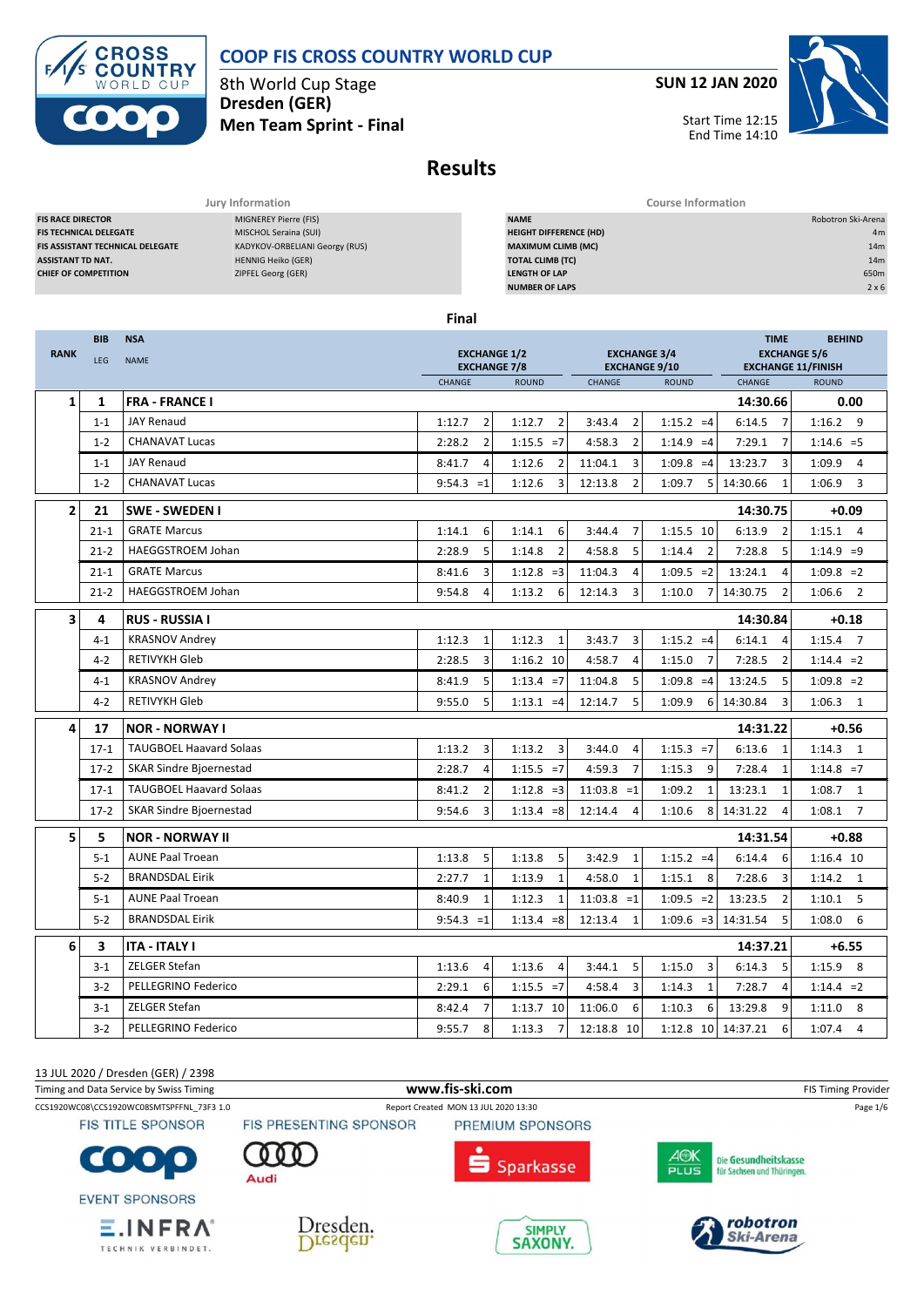

### **COOP FIS CROSS COUNTRY WORLD CUP**

8th World Cup Stage **Dresden (GER) Men Team Sprint - Final** **SUN 12 JAN 2020**



Start Time 12:15 End Time 14:10

## **Results**

|                 | <b>BIB</b>     | <b>NSA</b>                       |                          |                                                                                           |              |                          | <b>TIME</b>                                      | <b>BEHIND</b> |
|-----------------|----------------|----------------------------------|--------------------------|-------------------------------------------------------------------------------------------|--------------|--------------------------|--------------------------------------------------|---------------|
| <b>RANK</b>     | LEG            | <b>NAME</b>                      |                          | <b>EXCHANGE 1/2</b><br><b>EXCHANGE 3/4</b><br><b>EXCHANGE 7/8</b><br><b>EXCHANGE 9/10</b> |              |                          | <b>EXCHANGE 5/6</b><br><b>EXCHANGE 11/FINISH</b> |               |
|                 |                |                                  | CHANGE                   | <b>ROUND</b>                                                                              | CHANGE       | <b>ROUND</b>             | CHANGE                                           | <b>ROUND</b>  |
| $\overline{ }$  | $\mathbf{2}$   | <b>FRA - FRANCE II</b>           |                          |                                                                                           |              |                          | 14:37.59                                         | $+6.93$       |
|                 | $2 - 1$        | <b>CHAUVIN Valentin</b>          | 9<br>1:14.7              | 1:14.7<br>9                                                                               | 9<br>3:44.8  | 1:14.9<br>$\overline{2}$ | 6:14.9<br>8                                      | $1:15.3$ 6    |
|                 | $2 - 2$        | <b>JOUVE Richard</b>             | 2:29.9 10                | 1:15.2<br>6                                                                               | 4:59.6<br>8  | 1:14.8<br>3              | 7:29.5<br>8                                      | $1:14.6 = 5$  |
|                 | $2 - 1$        | <b>CHAUVIN Valentin</b>          | 8:42.8<br>8              | 1:13.3<br>6                                                                               | 11:11.3 10   | $1:16.1$ 10              | 13:30.1 10                                       | 1:11.9<br>9   |
|                 | $2 - 2$        | <b>JOUVE Richard</b>             | 9:55.2<br>6              | 1:12.4<br>1                                                                               | 12:18.2<br>9 | 1:06.9                   | 14:37.59                                         | $1:07.4$ 5    |
| 8               | 19             | <b>GBR - GREAT BRITAIN</b>       |                          |                                                                                           |              |                          | 14:37.73                                         | $+7.07$       |
|                 | $19-1$         | <b>CLUGNET James</b>             | 8<br>1:14.4              | 1:14.4<br>8                                                                               | 3:44.3<br>6  | 1:14.8<br>$\mathbf{1}$   | 6:14.0<br>3                                      | $1:14.8$ 2    |
|                 | $19-2$         | YOUNG Andrew                     | 2:29.5<br>8              | $1:15.1 = 4$                                                                              | 4:59.2<br>6  | 1:14.9<br>$=4$           | 7:28.9<br>6                                      | $1:14.9 = 9$  |
|                 | $19-1$         | <b>CLUGNET James</b>             | 8:42.0<br>6              | 1:13.1<br>5                                                                               | 11:09.7<br>9 | 1:14.3<br>9              | 13:27.9<br>6                                     | $1:10.5$ 6    |
|                 | $19-2$         | YOUNG Andrew                     | 9:55.4<br>7              | $1:13.4 = 8$                                                                              | 12:17.4      | 1:07.7                   | 14:37.73<br>8                                    | 1:09.8 10     |
| PF <sub>9</sub> | $\overline{ }$ | <b>SUI - SWITZERLAND II</b>      |                          |                                                                                           |              |                          | 14:37.81                                         | $+7.15$       |
|                 | $7-1$          | <b>KAESER Erwan</b>              | 1:14.8 10                | 1:14.8 10                                                                                 | 3:45.1 10    | 1:15.4<br>9              | 6:15.2<br>9                                      | $1:15.2$ 5    |
|                 | $7 - 2$        | <b>SCHAAD Roman</b>              | 2:29.7<br>9              | 1:14.9<br>$\overline{3}$                                                                  | 5:00.0<br>9  | 1:14.9<br>$=4$           | 7:30.0 10                                        | $1:14.8 = 7$  |
|                 | $7 - 1$        | <b>KAESER Erwan</b>              | 8:43.4 10                | $1:13.4 = 7$                                                                              | 11:06.5      | 1:10.6                   | 13:28.4                                          | $1:10.8$ 7    |
|                 | $7 - 2$        | <b>SCHAAD Roman</b>              | 9:55.9<br>9              | 1:12.5<br>$\overline{2}$                                                                  | 12:17.6<br>8 | 1:11.1<br>q              | 14:37.81<br>9                                    | $1:09.4$ 9    |
| <b>PF 10</b>    | 10             | <b>SLO - SLOVENIA</b>            |                          |                                                                                           |              |                          | 14:37.86                                         | $+7.20$       |
|                 | $10-1$         | <b>U23</b><br><b>MARKUN Luka</b> | 1:14.2<br>$\overline{7}$ | 1:14.2<br>7                                                                               | 3:44.6<br>8  | 1:15.3<br>$=7$           | 6:15.4 10                                        | $1:14.9$ 3    |
|                 | $10-2$         | SIMENC Miha                      | 2:29.3<br>7              | $1:15.1 = 4$                                                                              | 5:00.5 10    | 1:15.9 10                | 7:29.8<br>q                                      | $1:14.4 = 2$  |
|                 | $10-1$         | <b>MARKUN Luka</b>               | 8:43.2<br>9              | $1:13.4 = 7$                                                                              | 11:07.7<br>8 | 1:11.4<br>8              | 13:29.4<br>8                                     | 1:12.1 10     |
|                 | $10-2$         | SIMENC Miha                      | 9:56.3 10                | $1:13.1 = 4$                                                                              | 12:17.3<br>6 | $1:09.6 = 3$             | 14:37.86 10                                      | $1:08.4$ 8    |

13 JUL 2020 / Dresden (GER) / 2398

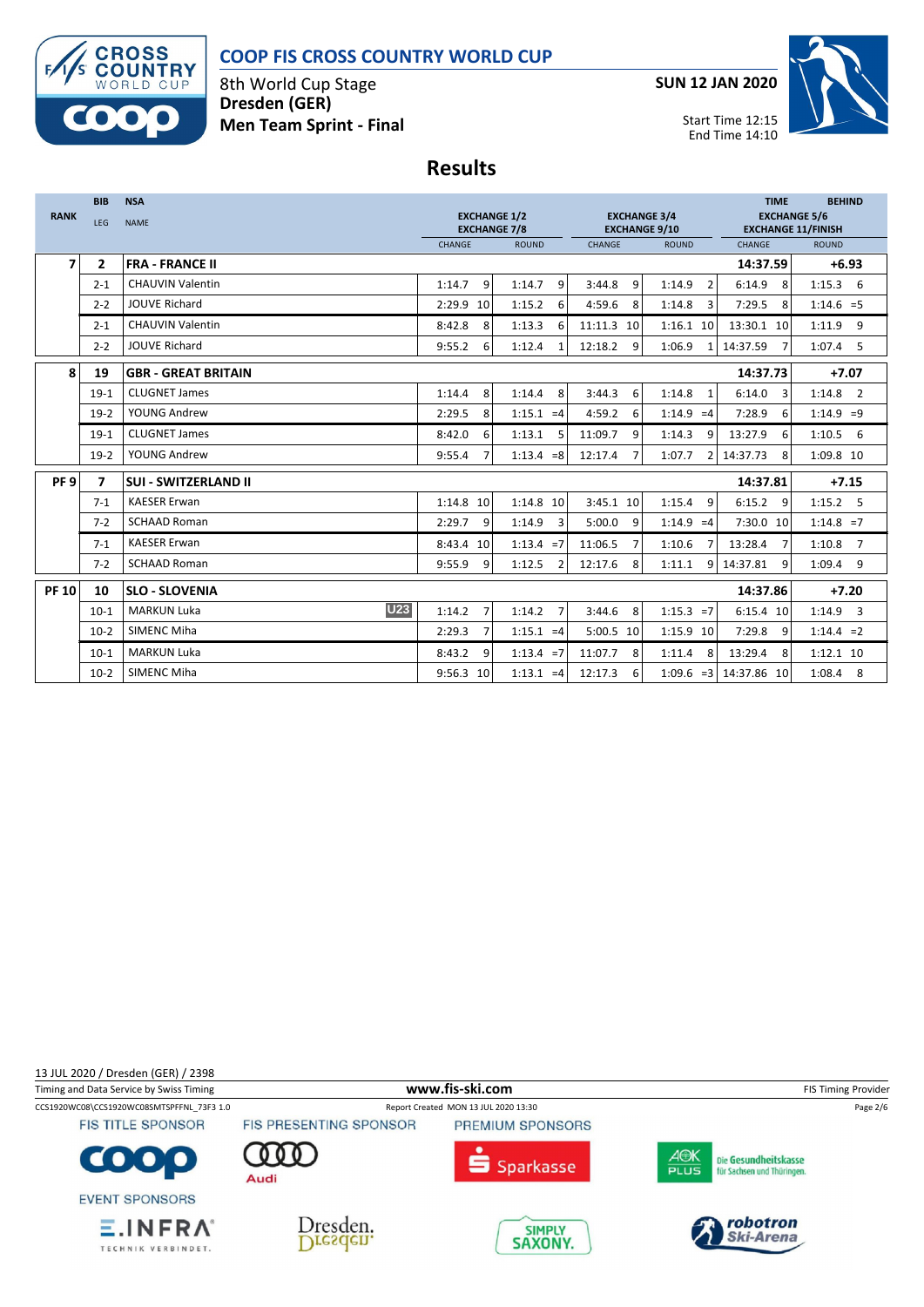

## **COOP FIS CROSS COUNTRY WORLD CUP**

8th World Cup Stage **Dresden (GER) Men Team Sprint - Final** **SUN 12 JAN 2020**



Start Time 12:15 End Time 14:10

# **Results**

|             | <b>BIB</b>     | <b>NSA</b>                                                     |                                            |                                        |                                             |                          | <b>TIME</b>                                      | <b>BEHIND</b>            |
|-------------|----------------|----------------------------------------------------------------|--------------------------------------------|----------------------------------------|---------------------------------------------|--------------------------|--------------------------------------------------|--------------------------|
| <b>RANK</b> | <b>LEG</b>     | <b>NAME</b>                                                    | <b>EXCHANGE 1/2</b><br><b>EXCHANGE 7/8</b> |                                        | <b>EXCHANGE 3/4</b><br><b>EXCHANGE 9/10</b> |                          | <b>EXCHANGE 5/6</b><br><b>EXCHANGE 11/FINISH</b> |                          |
|             |                |                                                                | CHANGE                                     | <b>ROUND</b>                           | CHANGE                                      | <b>ROUND</b>             | <b>CHANGE</b>                                    | <b>ROUND</b>             |
| 11          | 20             | <b>SWE - SWEDEN II</b>                                         |                                            |                                        | <b>SEMIFINAL 2 RANK:4</b>                   |                          | 14:17.92                                         | $+0.84$                  |
|             | $20 - 1$       | <b>SVENSSON Oskar</b>                                          | $1:11.5 = 5$                               | $1:11.5 = 5$                           | 3:35.2<br>1                                 | $1:11.2 = 3$             | 6:00.1<br>$\overline{2}$                         | 1:13.5 15                |
|             | $20 - 2$       | PETERSON Teodor                                                | 2:24.0<br>4                                | 1:12.5<br>4                            | $\mathbf{1}$<br>4:46.6                      | 1:11.4<br>3              | 7:14.5<br>4                                      | $1:14.4 = 11$            |
|             | $20 - 1$       | <b>SVENSSON Oskar</b>                                          | 5<br>8:28.3                                | 1:13.8 11                              | 10:51.7<br>4                                | $1:12.0 = 5$             | 13:10.8<br>3                                     | $1:08.1 = 3$             |
|             | $20 - 2$       | PETERSON Teodor                                                | 9:39.7<br>6                                | $1:11.4 = 7$                           | 12:02.7<br>5                                | $1:11.0 = 4$             | 14:17.92<br>4                                    | $1:07.1$ 3               |
| 12          | 23             | <b>SUI - SWITZERLAND I</b>                                     |                                            |                                        | <b>SEMIFINAL 2 RANK:5</b>                   |                          | 14:18.31                                         | $+1.23$                  |
|             | $23 - 1$       | <b>U23</b><br><b>RIEBLI Janik</b>                              | 1:11.2<br>$\overline{4}$                   | 1:11.2<br>$\overline{4}$               | $\overline{2}$<br>3:35.3                    | $1:12.0$ 11              | 6:03.1 15                                        | 1:16.1 16                |
|             | $23 - 2$       | <b>HEDIGER Jovian</b>                                          | 2:23.3<br>$\mathbf{1}$                     | 1:12.1<br>$\mathbf{1}$                 | 4:47.0<br>$\overline{2}$                    | $1:11.7 = 5$             | $7:14.2 = 1$                                     | $1:11.1$ 1               |
|             | $23 - 1$       | RIEBLI Janik                                                   | 3<br>8:27.7                                | $1:13.5 = 7$                           | 3<br>10:51.6                                | $1:12.6 = 8$             | 13:11.6<br>7                                     | $1:09.2$ 8               |
|             | $23 - 2$       | <b>HEDIGER Jovian</b>                                          | 9:39.0<br>3                                | $1:11.3 = 5$                           | 12:02.4<br>4                                | 1:10.8<br>3              | 14:18.31<br>5                                    | 1:06.7<br>$\overline{2}$ |
| 13          | 16             | FIN - FINLAND I                                                |                                            |                                        | <b>SEMIFINAL 2 RANK:6</b>                   |                          | 14:18.75                                         | $+1.67$                  |
|             | $16-1$         | <b>HAKOLA Ristomatti</b>                                       | $1:13.1 = 15$                              | $1:13.1 = 15$                          | 3:36.5<br>8                                 | $1:11.1 = 1$             | 6:00.7<br>5                                      | $1:12.7 = 8$             |
|             | $16 - 2$       | <b>MAEKI Joni</b>                                              | 2:25.4 11                                  | $1:12.3 = 2$                           | 4:48.0<br>6                                 | 1:11.5<br>4              | $7:14.6 = 5$                                     | $1:13.9 = 5$             |
|             | $16-1$         | <b>HAKOLA Ristomatti</b>                                       | 8:28.0<br>$\overline{4}$                   | $1:13.4 = 4$                           | $10:51.8 = 5$                               | 1:12.4<br>7              | 5<br>13:11.1                                     | $1:08.1 = 3$             |
|             | $16 - 2$       | <b>MAEKI Joni</b>                                              | $9:39.4 = 4$                               | $1:11.4 = 7$                           | $12:03.0 = 6$                               | $1:11.2 = 7$             | 14:18.75<br>6                                    | $1:07.6$ 5               |
| 14          | 25             | <b>CAN - CANADA I</b>                                          |                                            |                                        | <b>SEMIFINAL 2 RANK:7</b>                   |                          | 14:19.84                                         | $+2.76$                  |
|             | $25 - 1$       | <b>U23</b><br>RITCHIE Graham                                   | $1:11.9 = 8$                               | $1:11.9 = 8$                           | 3:36.2<br>$\overline{7}$                    | 1:11.6<br>7              | 6:00.9<br>7                                      | $1:12.7 = 8$             |
|             | $25 - 2$       | <b>THOMPSON Bob</b>                                            | 2:24.6<br>7                                | 5<br>1:12.7                            | $4:48.2 = 7$                                | $1:12.0 = 11$            | $7:14.6 = 5$                                     | $1:13.7 = 3$             |
|             | $25 - 1$       | RITCHIE Graham                                                 | $8:28.7 = 7$                               | 1:14.1 13                              | 7<br>10:52.0                                | $1:12.6 = 8$             | 13:11.4<br>6                                     | 1:08.4<br>5              |
|             | $25 - 2$       | <b>THOMPSON Bob</b>                                            | $9:39.4 = 4$                               | $1:10.7 = 2$                           | $12:03.0 = 6$                               | $1:11.0 = 4$             | 7<br>14:19.84                                    | 1:08.4<br>8              |
| 15          | 9              | <b>AUT - AUSTRIA I</b>                                         |                                            |                                        | <b>SEMIFINAL 1 RANK:8</b>                   | 14:17.39                 | $+11.75$                                         |                          |
|             | $9 - 1$        | <b>U23</b><br><b>MOSER Benjamin</b>                            | $1:10.2 = 8$                               | $1:10.2 = 8$                           | 3:32.6<br>$\overline{7}$                    | 1:11.6 13                | 5:56.4<br>9                                      | $1:12.0 = 6$             |
|             | $9 - 2$        | <b>HABENICHT Tobias</b>                                        | 2:21.0<br>5                                | $1:10.8 = 2$                           | 4:44.4<br>7                                 | $1:11.8 = 8$             | 8<br>7:09.4                                      | $1:13.0=10$              |
|             | $9 - 1$        | <b>MOSER Benjamin</b>                                          | 8<br>8:21.1                                | 5<br>1:11.7                            | 7<br>10:44.7                                | 1:09.8<br>1              | 6<br>13:01.8                                     | $1:07.7 = 2$             |
|             | $9 - 2$        | <b>HABENICHT Tobias</b>                                        | 9:34.9 10                                  | 1:13.8 13                              | 11:54.1<br>8                                | $1:09.4 = 6$             | 14:17.39<br>8                                    | 1:15.5 13                |
| 16          | 22             | <b>FIN-FINLAND II</b><br><b>SEMIFINAL 2 RANK:8</b><br>14:21.55 |                                            |                                        |                                             | $+4.47$                  |                                                  |                          |
|             | $22 - 1$       | <b>VUORINEN Lauri</b>                                          | 1:11.6<br>$\overline{7}$                   | 1:11.6<br>$\overline{7}$               | 3:36.0<br>5                                 | $1:11.2 = 3$             | 6:00.4<br>3                                      | $1:12.6 = 6$             |
|             | $22 - 2$       | <b>U23</b><br><b>SUHONEN Verneri</b>                           | 2:24.8<br>8                                | $1:13.2 = 11$                          | 4:47.8<br>5                                 | $1:11.8 = 7$             | $7:15.0 = 7$                                     | 1:14.6 14                |
|             | $22 - 1$       | <b>VUORINEN Lauri</b>                                          | 8:28.6<br>6                                | 1:13.6 10                              | 9<br>10:52.4                                | $1:12.0 = 5$             | 13:12.4<br>8                                     | $1:08.5$ 6               |
|             | $22 - 2$       | <b>SUHONEN Verneri</b>                                         | 9:40.4 11                                  | 1:11.8 12                              | 12:03.9<br>9                                | 1:11.5 11                | 14:21.55<br>8                                    | 1:09.1 10                |
| 17          |                |                                                                |                                            |                                        |                                             |                          |                                                  |                          |
|             |                |                                                                |                                            |                                        |                                             |                          |                                                  |                          |
|             | 11<br>$11 - 1$ | <b>GER - GERMANY I</b><br><b>U23</b><br>SOSSAU Anian           | 1:10.9 12                                  | <b>SEMIFINAL 1 RANK:9</b><br>1:10.9 12 | $3:32.8 = 8$                                | $1:10.8 = 5$             | 14:17.58<br>5:57.2 12                            | +11.94<br>$1:11.7 = 4$   |
|             | $11 - 2$       | OLEX Max                                                       | 2:22.0<br>- 8                              | $1:11.1$ 7                             | $4:45.5 = 10$                               | 1:12.7 13                | 7:10.1 10                                        | $1:12.9 = 8$             |
|             | $11 - 1$       | SOSSAU Anian                                                   | 8:21.2<br>9                                | $1:11.1 = 2$                           | 10:46.1 11                                  | 1:09.9<br>$\overline{2}$ | 13:07.1 11                                       | 1:10.2 11                |

13 JUL 2020 / Dresden (GER) / 2398

TECHNIK VERBINDET.

Timing and Data Service by Swiss Timing **WWW.fis-Ski.com www.fis-ski.com** FIS Timing Provider CCS1920WC08\CCS1920WC08SMTSPFFNL\_73F3 1.0 Report Created MON 13 JUL 2020 13:30 Page 3/6 **FIS TITLE SPONSOR** FIS PRESENTING SPONSOR PREMIUM SPONSORS AOK<br>PLUS Die Gesundheitskasse C  $\bullet$  : **Sparkasse** für Sachsen und Thüringen. Audi **EVENT SPONSORS** robotron  $E$ . INFRA $^{\circ}$ 





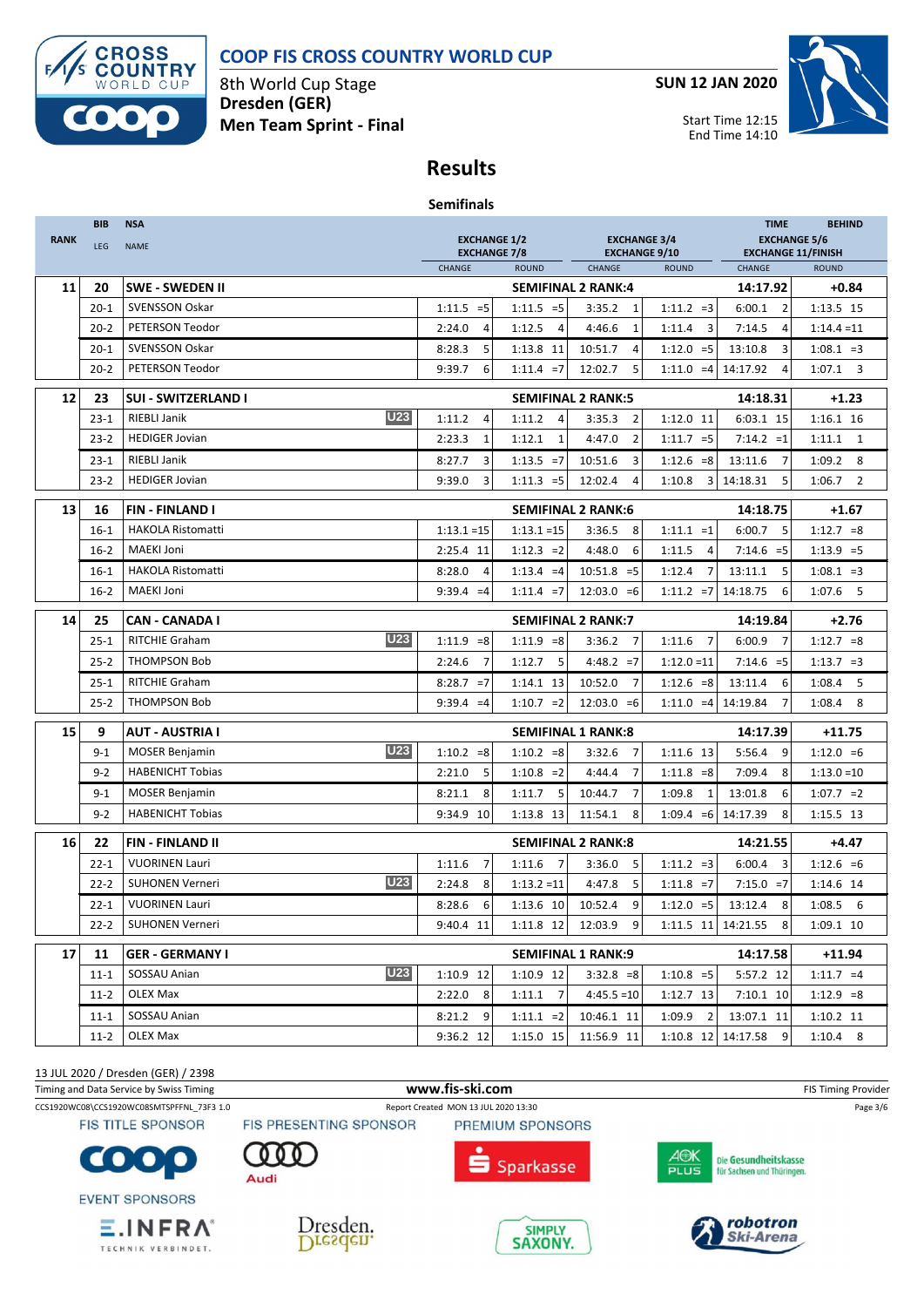



8th World Cup Stage **Dresden (GER) Men Team Sprint - Final** **SUN 12 JAN 2020**



#### **Results**

| <b>RANK</b> | <b>BIB</b><br>LEG | <b>NSA</b><br><b>NAME</b>                      | <b>EXCHANGE 1/2</b><br><b>EXCHANGE 7/8</b> |                            | <b>EXCHANGE 3/4</b><br><b>EXCHANGE 9/10</b> |                          | <b>TIME</b><br><b>EXCHANGE 5/6</b><br><b>EXCHANGE 11/FINISH</b> | <b>BEHIND</b>            |
|-------------|-------------------|------------------------------------------------|--------------------------------------------|----------------------------|---------------------------------------------|--------------------------|-----------------------------------------------------------------|--------------------------|
|             |                   |                                                | CHANGE                                     | <b>ROUND</b>               | CHANGE                                      | <b>ROUND</b>             | CHANGE                                                          | <b>ROUND</b>             |
| 18          | 28                | CHN - PEOPLES REPUBLIC of CHINA I              |                                            |                            | <b>SEMIFINAL 2 RANK:9</b>                   |                          | 14:23.28                                                        | $+6.20$                  |
|             | $28-1$            | <b>ENTEMAKE Maowulietibieke</b>                | $1:12.3$ 10                                | 1:12.3 10                  | 3:37.9 14                                   | $1:12.4 = 13$            | 6:02.1 13                                                       | $1:12.1$ 2               |
|             | $28 - 2$          | SUN Qinghai                                    | 2:25.5 12                                  | $1:13.2 = 11$              | 4:50.0 14                                   | 1:12.1 13                | 7:16.3 14                                                       | 1:14.2<br>9              |
|             | $28-1$            | <b>ENTEMAKE Maowulietibieke</b>                | 8:30.5 14                                  | 1:14.2 14                  | 10:52.1<br>8                                | 1:11.9<br>$\overline{a}$ | 13:14.1<br>9                                                    | 1:10.6 11                |
|             | 28-2              | SUN Qinghai                                    | 9:40.2 10                                  | 1:09.7<br>1                | 12:03.5<br>8                                | $1:11.4 = 9$             | 9<br>14:23.28                                                   | 1:09.1 11                |
| 19          | 12                | <b>EST - ESTONIA</b>                           |                                            | <b>SEMIFINAL 1 RANK:10</b> |                                             |                          | 14:17.84                                                        | $+12.20$                 |
|             | $12 - 1$          | <b>KILP Marko</b>                              | 1:10.7 11                                  | $1:10.7$ 11                | 3:33.2 11                                   | 1:10.2<br>$\mathbf{1}$   | $5:56.2 = 7$                                                    | $1:10.7$ 2               |
|             | $12 - 2$          | <b>U23</b><br><b>ROOS Henri</b>                | 2:23.0<br>15                               | 1:12.3 13                  | $4:45.5 = 10$                               | $1:12.3 = 10$            | 7:09.8<br>-9                                                    | $1:13.6 = 12$            |
|             | $12 - 1$          | <b>KILP Marko</b>                              | $\overline{7}$<br>8:20.9                   | $1:11.1 = 2$               | 10:45.3<br>9                                | $1:10.7 = 8$             | 13:03.5 10                                                      | $1:08.0$ 5               |
|             | $12 - 2$          | ROOS Henri                                     | 9:34.6<br>8                                | $1:13.7=11$                | 11:55.5 10                                  | 1:10.2 10                | 14:17.84 10                                                     | 1:14.3 10                |
| 20          | 26                | CAN - CANADA II                                |                                            | <b>SEMIFINAL 2 RANK:10</b> |                                             |                          | 14:23.40                                                        | $+6.32$                  |
|             | $26 - 1$          | <b>U23</b><br><b>GRALL-JOHNSON Pierre</b>      | 1:12.7 12                                  | 1:12.7 12                  | 3:37.4 13                                   | $1:12.4=13$              | 6:01.8 12                                                       | 1:13.4 14                |
|             | $26 - 2$          | <b>U23</b><br><b>CYR Antoine</b>               | 2:25.0<br>9                                | $1:12.3 = 2$               | 4:48.4<br>9                                 | 1:11.0<br>$\mathbf{1}$   | 7:15.8 12                                                       | 1:14.0<br>$\overline{7}$ |
|             | $26 - 1$          | <b>GRALL-JOHNSON Pierre</b>                    | 8:29.2 11                                  | $1:13.4 = 4$               | $10:53.0 = 11$                              | $1:13.1 = 12$            | 13:14.6 11                                                      | 1:10.5 10                |
|             | $26 - 2$          | <b>CYR Antoine</b>                             | $9:39.9 = 7$                               | $1:10.7 = 2$               | 12:04.1 10                                  | 1:11.1<br>6              | 14:23.40 10                                                     | $1:08.8$ 9               |
| 21          | 27                | USA - UNITED STATES OF AMERICA                 |                                            | <b>SEMIFINAL 2 RANK:11</b> |                                             |                          | 14:23.64                                                        | $+6.56$                  |
|             | $27 - 1$          | <b>U23</b><br><b>SCHOONMAKER James Clinton</b> | $1:11.9 = 8$                               | $1:11.9 = 8$               | 3:36.6<br>9                                 | 1:11.3<br>5              | 6:01.6 11                                                       | $1:12.6 = 6$             |
|             | $27 - 2$          | <b>BOLGER Kevin</b>                            | 2:25.3 10                                  | 1:13.4 16                  | 4:49.0 12                                   | 1:12.4 15                | $7:15.0 = 7$                                                    | $1:13.4$ 2               |
|             | $27-1$            | <b>SCHOONMAKER James Clinton</b>               | 8:29.0 10                                  | 1:14.0 12                  | $10:53.0 = 11$                              | $1:13.1 = 12$            | 13:16.5 12                                                      | 1:12.1 13                |
|             | $27 - 2$          | <b>BOLGER Kevin</b>                            | $9:39.9 = 7$                               | 1:10.9<br>4                | 12:04.4 11                                  | $1:11.4 = 9$             | 14:23.64 11                                                     | $1:07.1$ 4               |
| 22          | 8                 | <b>POL - POLAND</b>                            |                                            | <b>SEMIFINAL 1 RANK:11</b> |                                             |                          | 14:26.98                                                        | $+21.34$                 |
|             | $8 - 1$           | <b>U23</b><br><b>HARATYK Mateusz</b>           | $1:10.2 = 8$                               | $1:10.2 = 8$               | 3:32.3<br>6                                 | $\overline{3}$<br>1:10.5 | 5:56.1<br>6                                                     | $1:12.0 = 6$             |
|             | $8 - 2$           | STAREGA Maciej                                 | 2:21.8<br>$\overline{7}$                   | $1:11.6=10$                | 4:44.1<br>6                                 | $1:11.8 = 8$             | 7:08.9<br>$\overline{7}$                                        | $1:12.8$ 7               |
|             | $8 - 1$           | <b>HARATYK Mateusz</b>                         | 8:21.7<br>11                               | 1:12.8 10                  | 10:48.5 12                                  | 1:13.7 12                | 13:15.1 12                                                      | 1:15.9 13                |
|             | $8 - 2$           | STAREGA Maciej                                 | 9<br>9:34.8                                | 1:13.1<br>6                | 11:59.2 12                                  | 1:10.7 11                | 14:26.98 11                                                     | 1:11.8<br>9              |
| 23          | 18                | <b>RUS - RUSSIA II</b>                         |                                            | <b>SEMIFINAL 2 RANK:12</b> |                                             |                          | 14:24.69                                                        | $+7.61$                  |
|             | $18-1$            | <b>U23</b><br><b>TERENTEV Alexander</b>        | 1:10.8<br>$\overline{2}$                   | 1:10.8<br>$\overline{2}$   | $3:35.6 = 3$                                | 1:11.9 10                | 6:01.0<br>8                                                     | $1:12.8=10$              |
|             | $18-2$            | SOBAKAREV Andrey                               | $\overline{2}$<br>2:23.7                   | $1:12.9 = 8$               | $4:48.2 = 7$                                | 1:12.6 16                | $7:15.4 = 9$                                                    | $1:14.4 = 11$            |
|             | $18-1$            | <b>TERENTEV Alexander</b>                      | 9<br>8:28.9                                | $1:13.5 = 7$               | 10:52.6 10                                  | $1:11.8 = 2$             | 13:14.4 10                                                      | 1:09.7 9                 |
|             | $18-2$            | SOBAKAREV Andrey                               | 9:40.8 12                                  | 1:11.9 13                  | 12:04.7 12                                  |                          | 1:12.1 12 14:24.69 12                                           | 1:10.2 12                |
| 24          | 6                 | ITA - ITALY II                                 |                                            | <b>SEMIFINAL 1 RANK:12</b> |                                             |                          | 14:41.08                                                        | $+35.44$                 |
|             | 6-1               | <b>RASTELLI Maicol</b>                         | 1:10.5 10                                  | 1:10.5 10                  | 3:33.5 13                                   | $1:11.3 = 9$             | 5:56.7 10                                                       | $1:10.6$ 1               |
|             | $6-2$             | <b>HELLWEGER Michael</b>                       | $2:22.2$ 9                                 | 1:11.7 12                  | 4:46.1 13                                   | 1:12.6 12                | 7:10.9 12                                                       | 1:14.2 15                |
|             | $6 - 1$           | RASTELLI Maicol                                | 8:21.6 10                                  | $1:10.7$ 1                 | 10:44.3<br>6                                | $1:10.3 = 4$             | 13:01.6 5                                                       | $1:07.9$ 4               |
|             | $6-2$             | <b>HELLWEGER Michael</b>                       | 9:34.0<br>- 6                              | 1:12.4<br>1                | 11:53.7<br>6                                | $1:09.4 = 6$             | 14:41.08 12                                                     | 1:39.4 15                |

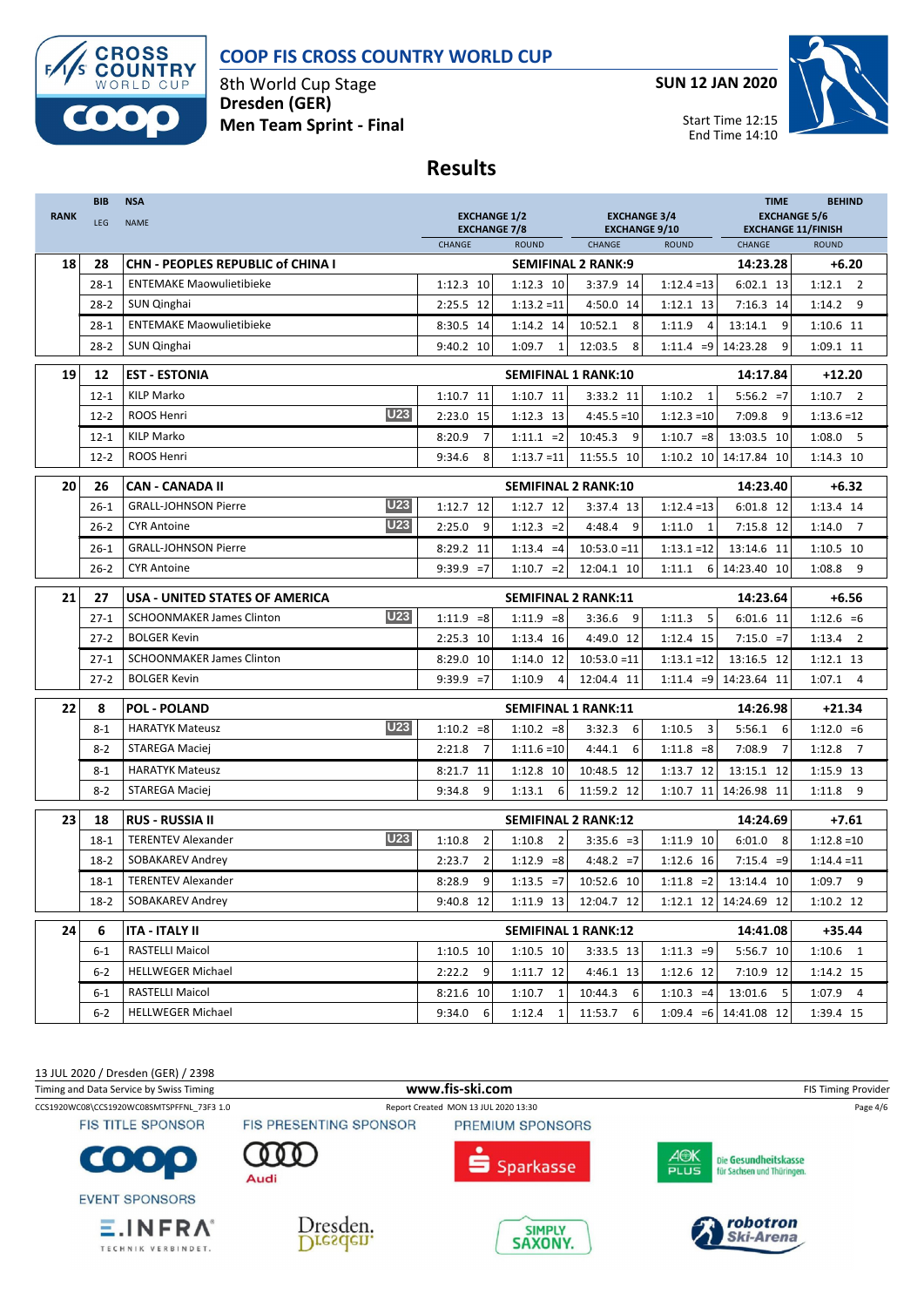



Start Time 12:15 End Time 14:10



8th World Cup Stage **Dresden (GER) Men Team Sprint - Final**

### **Results**

| <b>RANK</b> | <b>BIB</b><br><b>LEG</b> | <b>NSA</b><br><b>NAME</b>          | <b>EXCHANGE 1/2</b><br><b>EXCHANGE 7/8</b><br>CHANGE<br><b>ROUND</b> |               |               | <b>EXCHANGE 3/4</b>            |                          | <b>TIME</b><br><b>BEHIND</b><br><b>EXCHANGE 5/6</b><br><b>EXCHANGE 11/FINISH</b> |               |
|-------------|--------------------------|------------------------------------|----------------------------------------------------------------------|---------------|---------------|--------------------------------|--------------------------|----------------------------------------------------------------------------------|---------------|
|             |                          |                                    |                                                                      |               |               | <b>EXCHANGE 9/10</b><br>CHANGE | <b>ROUND</b>             | CHANGE                                                                           | <b>ROUND</b>  |
| 25          | 24                       | <b>CZE - CZECH REPUBLIC</b>        |                                                                      |               |               | <b>SEMIFINAL 2 RANK:13</b>     |                          | 14:38.45                                                                         | $+21.37$      |
|             | $24-1$                   | <b>SELLER Ludek</b>                |                                                                      | $1:12.8 = 13$ | $1:12.8 = 13$ | 3:36.7 10                      | $1:11.1 = 1$             | 6:00.8<br>6                                                                      | $1:12.3 = 3$  |
|             | $24 - 2$                 | <b>CERNY Ondrej</b>                | <b>U23</b>                                                           | 2:25.6 13     | $1:12.8 = 6$  | $4:48.5=10$                    | $1:11.8 = 7$             | 7:16.0 13                                                                        | 1:15.2 15     |
|             | $24 - 1$                 | <b>SELLER Ludek</b>                |                                                                      | 8:29.4 12     | $1:13.4 = 4$  | 10:53.4 13                     | 1:10.2<br>$\mathbf{1}$   | 13:22.9 13                                                                       | 1:11.7 12     |
|             | $24 - 2$                 | CERNY Ondrej                       |                                                                      | 9:43.2 14     | 1:13.8 15     | 12:11.2 14                     |                          | 1:17.8 15 14:38.45 13                                                            | 1:15.5 14     |
| 26          | 14                       | <b>AUT - AUSTRIA II</b>            |                                                                      |               |               | <b>SEMIFINAL 1 RANK:13</b>     |                          | 14:41.27                                                                         | $+35.63$      |
|             | $14 - 1$                 | <b>MRKONJIC Lukas</b>              | <b>U23</b>                                                           | 1:09.9<br>6   | 1:09.9<br>6   | 3:33.3 12                      | $\overline{7}$<br>1:11.0 | 6:00.3 13                                                                        | 1:13.9 14     |
|             | $14 - 2$                 | <b>FOETTINGER Michael</b>          | <b>U23</b>                                                           | 2:22.3 10     | 1:12.4 14     | 4:46.4 14                      | 1:13.1 14                | 7:13.3 13                                                                        | $1:13.0=10$   |
|             | $14 - 1$                 | <b>MRKONJIC Lukas</b>              |                                                                      | 8:27.9 13     | 1:14.6 14     | 10:56.3 13                     | 1:15.2 14                | 13:26.4 13                                                                       | 1:15.8 12     |
|             | $14-2$                   | <b>FOETTINGER Michael</b>          |                                                                      | 9:41.1 13     | $1:13.2 = 7$  | 12:10.6 13                     |                          | 1:14.3 13 14:41.27 13                                                            | 1:14.8 11     |
| 27          | 29                       | <b>AUS - AUSTRALIA</b>             |                                                                      |               |               | <b>SEMIFINAL 2 RANK:14</b>     |                          | 14:40.37                                                                         | $+23.29$      |
|             | $29-1$                   | <b>BELLINGHAM Phillip</b>          |                                                                      | 1:12.4 11     | 1:12.4 11     | $3:38.4 = 15$                  | 1:12.7 16                | 6:02.8 14                                                                        | $1:12.4$ 5    |
|             | $29 - 2$                 | de CAMPO Seve                      | <b>U23</b>                                                           | $2:25.7=14$   | $1:13.3 = 13$ | 4:50.4 16                      | $1:12.0 = 11$            | 7:16.7 15                                                                        | $1:13.9 = 5$  |
|             | $29-1$                   | <b>BELLINGHAM Phillip</b>          |                                                                      | 8:30.2 13     | $1:13.5 = 7$  | 10:56.0 14                     | 1:14.4 14                | 13:25.6 14                                                                       | 1:15.4 14     |
|             | $29-2$                   | de CAMPO Seve                      |                                                                      | 9:41.6 13     | $1:11.4 = 7$  | 12:10.2 13                     |                          | 1:14.2 13 14:40.37 14                                                            | 1:14.7 13     |
| 28          | 15                       | <b>GER - GERMANY II</b>            |                                                                      |               |               | <b>SEMIFINAL 1 RANK:14</b>     |                          | 14:54.02                                                                         | $+48.38$      |
|             | $15 - 1$                 | <b>CERVINKA Maxim</b>              | <b>U23</b>                                                           | 1:11.3 14     | 1:11.3 14     | 3:46.4 15                      | 1:23.5 15                | 6:12.4 15                                                                        | $1:12.4 = 10$ |
|             | $15 - 2$                 | <b>SCHROETER Jonas</b>             | <b>U23</b>                                                           | 2:22.9 14     | $1:11.6=10$   | 5:00.0 15                      | 1:13.6 15                | 7:26.0 15                                                                        | $1:13.6=12$   |
|             | $15 - 1$                 | <b>CERVINKA Maxim</b>              |                                                                      | 8:38.6 15     | 1:12.6<br>- 9 | 11:07.0 14                     | 1:14.8 13                | 13:38.7 14                                                                       | 1:16.7 14     |
|             | $15 - 2$                 | <b>SCHROETER Jonas</b>             |                                                                      | 9:52.2 15     | 1:13.6 10     | 12:22.0 14                     |                          | 1:15.0 15 14:54.02 14                                                            | 1:15.3 12     |
| 29          | 30                       | CHN - PEOPLES REPUBLIC of CHINA II |                                                                      |               |               | <b>SEMIFINAL 2 RANK:15</b>     |                          | 14:55.12                                                                         | +38.04        |
|             | $30-1$                   | <b>WUERKAIXI Kuerbanjiang</b>      | <b>U23</b>                                                           | $1:12.8 = 13$ | $1:12.8 = 13$ | 3:37.1 12                      | 1:11.4<br>6              | 6:01.4 10                                                                        | $1:12.0$ 1    |
|             | $30 - 2$                 | WEI Meng                           |                                                                      | $2:25.7=14$   | $1:12.9 = 8$  | 4:49.4 13                      | 1:12.3 14                | 7:15.7 11                                                                        | 1:14.3 10     |
|             | $30 - 1$                 | <b>WUERKAIXI Kuerbanjiang</b>      |                                                                      | 8:31.9 15     | 1:16.2 16     | 11:02.0 15                     | 1:17.4 16                | 13:36.9 15                                                                       | 1:18.5 16     |
|             | $30 - 2$                 | <b>WEI Meng</b>                    |                                                                      | 9:44.6 15     | 1:12.7 14     | 12:18.4 15                     |                          | 1:16.4 14 14:55.12 15                                                            | 1:18.2 15     |
| 30          | 13                       | <b>UKR - UKRAINE</b>               |                                                                      |               |               | <b>SEMIFINAL 1 RANK:15</b>     |                          | 14:59.92                                                                         | $+54.28$      |
|             | $13 - 1$                 | <b>KOSTRUBA Yan</b>                | <b>U23</b>                                                           | 1:11.8 15     | 1:11.8 15     | 3:36.0 14                      | 1:13.3 14                | 6:02.7 14                                                                        | 1:16.7 15     |
|             | $13-2$                   | KRASOVSKYI Oleksii                 |                                                                      | 2:22.7 13     | $1:10.9 = 4$  | 4:46.0 12                      | 1:10.0<br>$\mathbf{1}$   | 7:15.6 14                                                                        | $1:12.9 = 8$  |
|             | $13 - 1$                 | <b>KOSTRUBA Yan</b>                |                                                                      | 8:34.5 14     | 1:18.9 15     | 11:08.2 15                     | 1:18.8 15                | 13:42.6 15                                                                       | 1:19.9 15     |
|             | $13-2$                   | KRASOVSKYI Oleksii                 |                                                                      | 9:49.4 14     | 1:14.9 14     | 12:22.7 15                     |                          | 1:14.5 14 14:59.92 15                                                            | 1:17.3 14     |
| 31          | 31                       | LTU - LITHUANIA                    |                                                                      |               |               | <b>SEMIFINAL 2 RANK:16</b>     |                          | 15:02.49                                                                         | $+45.41$      |
|             | $31 - 1$                 | <b>DRUSYS Jaunius</b>              |                                                                      | $1:13.1 = 15$ | $1:13.1 = 15$ | $3:38.4 = 15$                  | 1:12.3 12                | 6:03.2 16                                                                        | 1:12.9 12     |
|             | $31 - 2$                 | <b>TERENTJEV Stepan</b>            |                                                                      | 2:26.1 16     | 1:13.0 10     | 4:50.3 15                      | $1:11.9 = 9$             | 7:19.2 16                                                                        | 1:16.0 16     |
|             | $31 - 1$                 | <b>DRUSYS Jaunius</b>              |                                                                      | 8:33.5 16     | 1:14.3 15     | 11:07.7 16                     | 1:17.3 15                | 13:44.0 16                                                                       | 1:18.3 15     |
|             | $31-2$                   | <b>TERENTJEV Stepan</b>            |                                                                      | 9:50.4 16     | 1:16.9 16     | 12:25.7 16                     | 1:18.0 16                | 15:02.49 16                                                                      | 1:18.4 16     |
|             |                          |                                    |                                                                      |               |               |                                |                          |                                                                                  |               |

Timing and Data Service by Swiss Timing **WWW.fis-Ski.com www.fis-ski.com** FIS Timing Provider CCS1920WC08\CCS1920WC08SMTSPFFNL\_73F3 1.0 Report Created MON 13 JUL 2020 13:30 Page 5/6 **FIS TITLE SPONSOR** FIS PRESENTING SPONSOR PREMIUM SPONSORS AOK<br>PLUS Die Gesundheitskasse  $\blacksquare$  $\bullet$  : **Sparkasse** für Sachsen und Thüringen. Audi **EVENT SPONSORS** robotron  $E$ . INFRA<sup>®</sup> Dresden. SIMPLY<br>SAXONY. **Ski-Arena** Dresden. TECHNIK VERBINDET.



13 JUL 2020 / Dresden (GER) / 2398